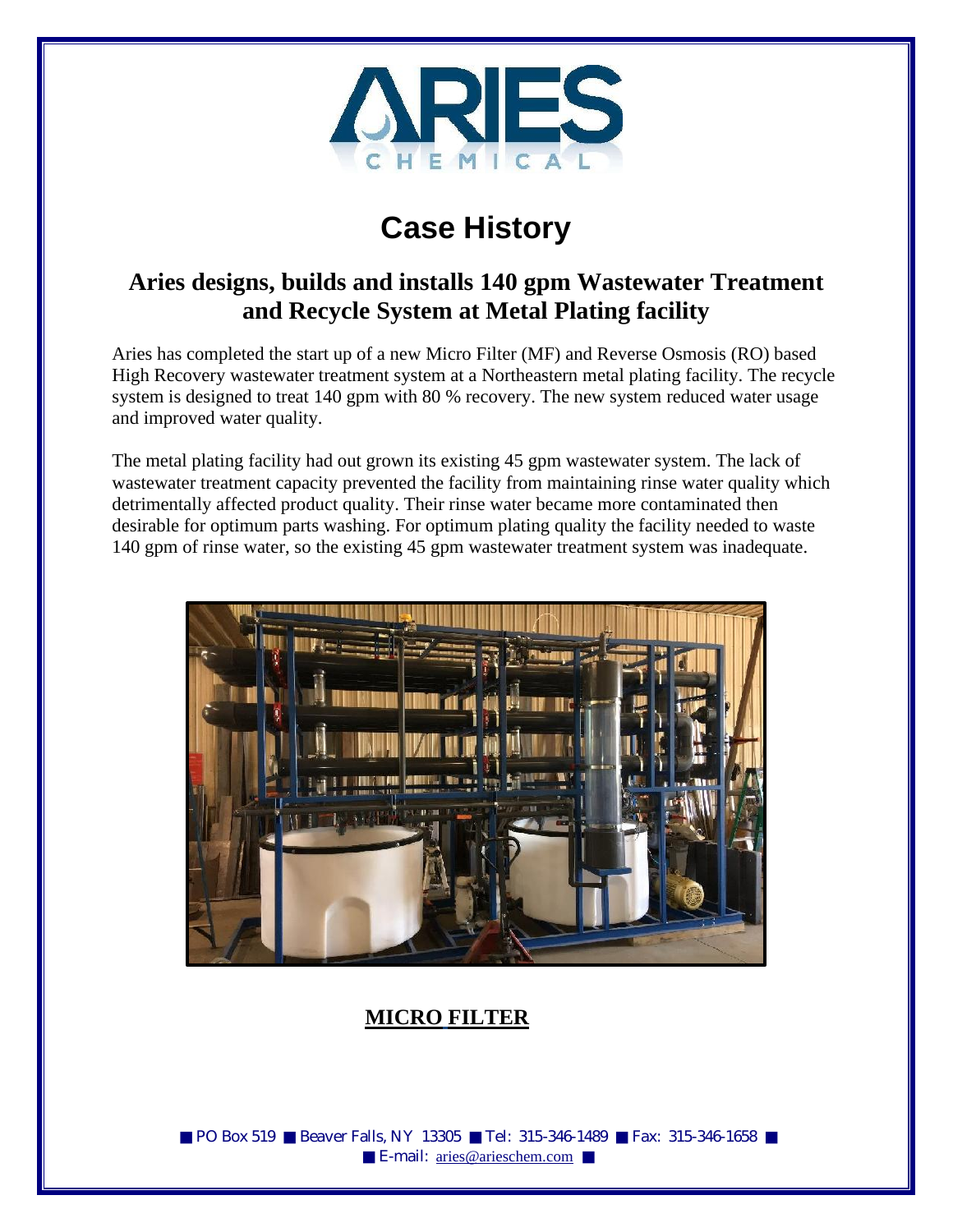

\

The metal plating facility required 140 gpm of high quality RO or DI water for rinses. Aries was contacted for assistance and Aries designed a new MF / RO recycle system to treat 140 gpm of rinse water and produce 112 gpm of permeate to be reused as rinse water. Aries engineering staff designed the system based upon Aries' experience designing and installing wastewater recycle and zero discharge systems in a variety of manufacturing facilities. Aries water treatment technologies include PLC system control, chemical pre-treatments, micro-filtration, reverse osmosis and solids dewatering. The treatment systems and controls were built at Aries fabrication facility and field installed by Aries' staff.



### **REVERSE OSMOSIS FILTER**

The wastewater treatment system treats 140 gpm of plating rinse waters with Micro Filter (MF) and Reverse Osmosis (RO) technology. The system was designed to produce 112 gpm of high quality RO permeate to be used as rinse water. The RO concentrate is discharged to the local wastewater treatment plant. Solids are dewatered using a recessed chamber filter press.